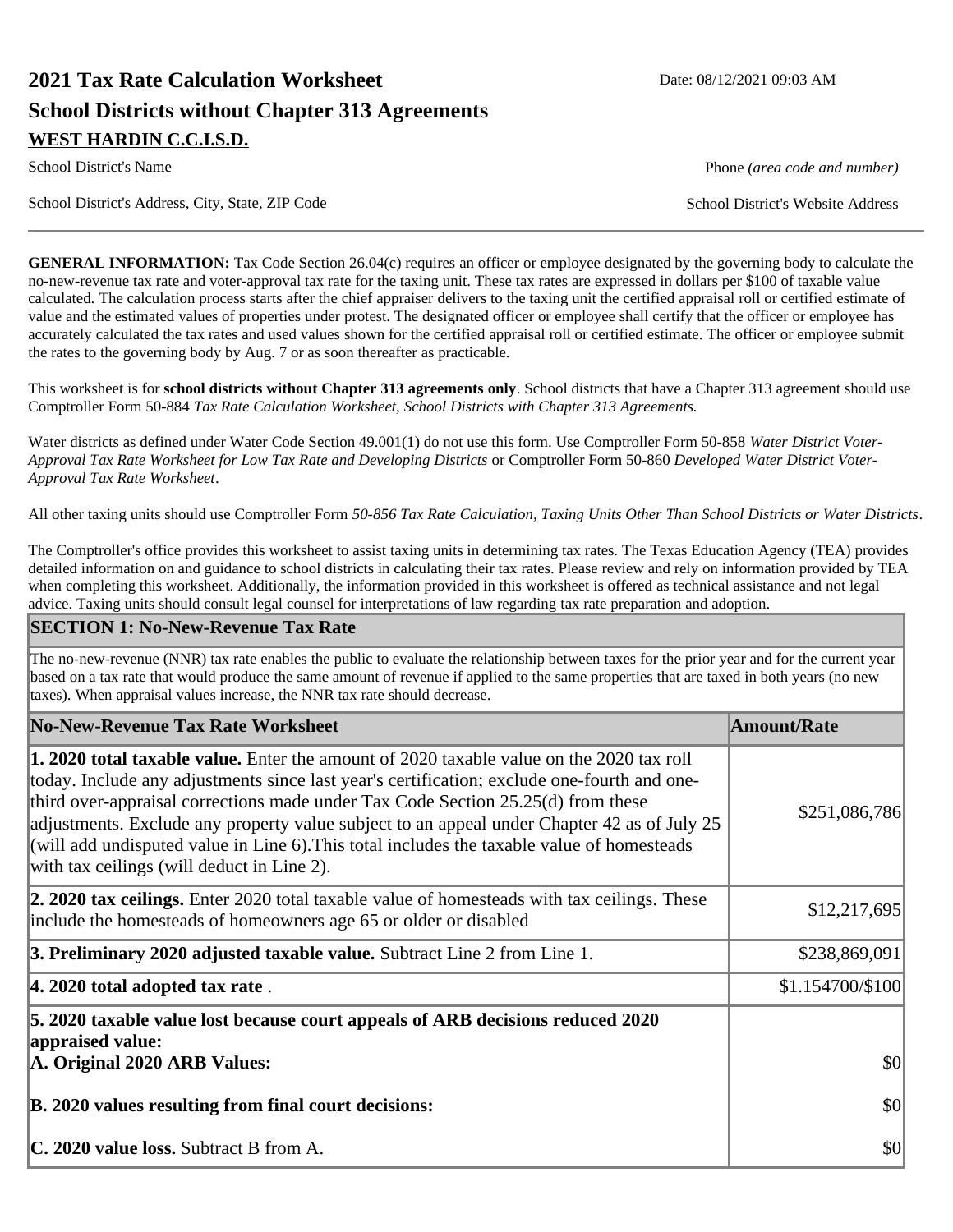| 6. 2020 taxable value subject to an appeal under Chapter 42, as of July 25:                                                                                                                                                                                                                                                                                                                                                                                                                             |               |
|---------------------------------------------------------------------------------------------------------------------------------------------------------------------------------------------------------------------------------------------------------------------------------------------------------------------------------------------------------------------------------------------------------------------------------------------------------------------------------------------------------|---------------|
| A. 2020 ARB certified value:                                                                                                                                                                                                                                                                                                                                                                                                                                                                            | \$0           |
| <b>B. 2020 disputed value:</b>                                                                                                                                                                                                                                                                                                                                                                                                                                                                          | \$0           |
| C. 2020 undisputed value. Subtract B from A.                                                                                                                                                                                                                                                                                                                                                                                                                                                            | \$0           |
| 7. 2020 Chapter 42 related adjusted values Add Line 5 and 6.                                                                                                                                                                                                                                                                                                                                                                                                                                            | \$0           |
| 8. 2020 taxable value, adjusted for actual and potential court-ordered adjustments.<br>Add Line 3 and Line 7.                                                                                                                                                                                                                                                                                                                                                                                           | \$238,869,091 |
| 9. 2020 taxable value of property in territory the school deannexed after Jan. 1, 2020.<br>Enter the 2020 value of property in deannexed territory.                                                                                                                                                                                                                                                                                                                                                     | \$0           |
| $\vert$ 10. 2020 taxable value lost because property first qualified for an exemption in 2021. If<br>the school district increased an original exemption, use the difference between the original<br>exempted amount and the increased exempted amount. Do not include value lost due to<br>freeport or goods-in-transit, or temporary disaster exemptions. Note that lowering the<br>amount or percentage of an existing exemption in 2021 does not create a new exemption or<br>reduce taxable value. |               |
| A. Absolute exemptions. Use 2020 market value:                                                                                                                                                                                                                                                                                                                                                                                                                                                          | \$850         |
| <b>B. Partial exemptions.</b> 2021 exemption amount or 2021 percentage exemption times 2020<br> value:                                                                                                                                                                                                                                                                                                                                                                                                  | \$128,680     |
| <b>C. Value loss.</b> Add A and B.                                                                                                                                                                                                                                                                                                                                                                                                                                                                      | \$129,530     |
| 11. 2020 taxable value lost because property first qualified for agricultural appraisal<br>$(1-d \text{ or } 1-d-1)$ , timber appraisal, recreational/scenic appraisal or public access airport<br>special appraisal in 2021. Use only properties that qualified in 2021 for the first time; do<br>not use properties that qualified in 2020.                                                                                                                                                           |               |
| A. 2020 market value:                                                                                                                                                                                                                                                                                                                                                                                                                                                                                   | \$333,040     |
| B. 2021 productivity or special appraised value:                                                                                                                                                                                                                                                                                                                                                                                                                                                        | \$17,890      |
| C. Value loss. Subtract B from A.                                                                                                                                                                                                                                                                                                                                                                                                                                                                       | \$315,150     |
| <b>12. Total adjustments for lost value.</b> Add Lines 9, 10C and 11C.                                                                                                                                                                                                                                                                                                                                                                                                                                  | \$444,680     |
| 13. Adjusted 2020 taxable value. Subtract Line 12 from Line 8.                                                                                                                                                                                                                                                                                                                                                                                                                                          | \$238,424,411 |
| <b>14. Adjusted 2020 total levy.</b> Multiply Line 4 by Line 13 and divide by \$100.                                                                                                                                                                                                                                                                                                                                                                                                                    | \$2,753,086   |
| [15. Taxes refunded for years preceding tax year 2020. Enter the amount of taxes refunded<br>by the district for tax years preceding tax year 2020. Types of refunds include court<br>decisions, Tax Code Section 25.25(b) and (c) corrections and Tax Code Section 31.11<br>payment errors. Do not include refunds for tax year 2020. This line applies only to tax years<br>preceding tax year 2020.                                                                                                  | \$3,920       |
| 16. Adjusted 2020 levy with refunds. Add Lines 14 and 15.<br>Note: If the governing body of the school district governs a junior college district in a county                                                                                                                                                                                                                                                                                                                                           | \$2,757,006   |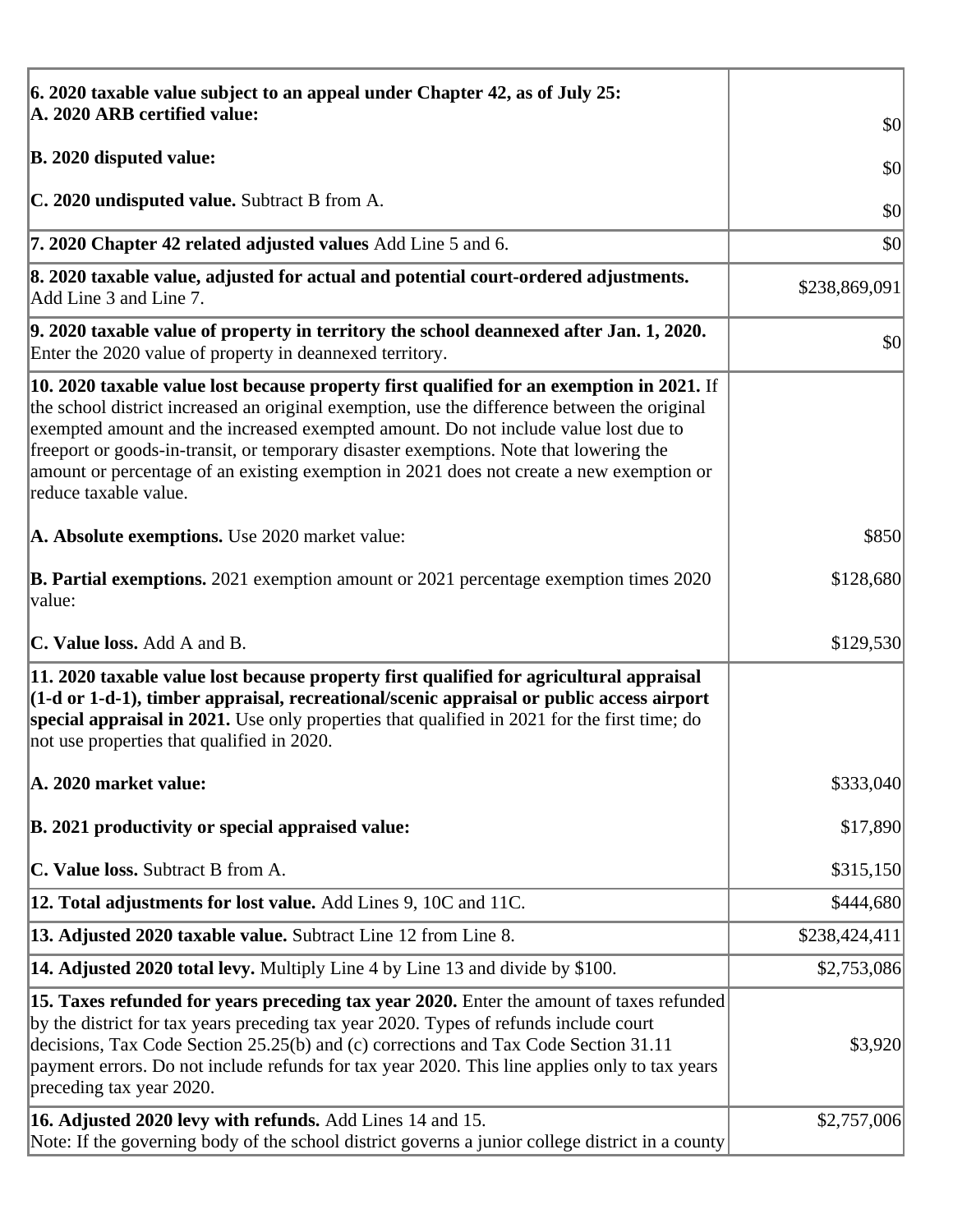| with a population of more than two million, subtract the amount of taxes the governing body<br>dedicated to the junior college district in 2020 from the result.                                                                                                                                                                                                                                                                                                                                                                                                                                                                                                                                                               |               |
|--------------------------------------------------------------------------------------------------------------------------------------------------------------------------------------------------------------------------------------------------------------------------------------------------------------------------------------------------------------------------------------------------------------------------------------------------------------------------------------------------------------------------------------------------------------------------------------------------------------------------------------------------------------------------------------------------------------------------------|---------------|
| 17. Total 2021 taxable value on the 2021 certified appraisal roll today. This value<br>includes only certified values and includes the total taxable value of homesteads with tax<br>ceilings (will deduct in Line 19). These homesteads include homeowners age 65 or older or<br>disabled.                                                                                                                                                                                                                                                                                                                                                                                                                                    |               |
| $\vert$ A. Certified values only: <sup>3</sup>                                                                                                                                                                                                                                                                                                                                                                                                                                                                                                                                                                                                                                                                                 | \$276,488,945 |
| <b>B. Pollution control and energy storage exemption:</b> Deduct the value of property<br>exempted for the current tax year for the first time as pollution control or energy storage<br>system property:                                                                                                                                                                                                                                                                                                                                                                                                                                                                                                                      | $$-0$         |
| <b>C. Total 2021 value.</b> Subtract B from A.                                                                                                                                                                                                                                                                                                                                                                                                                                                                                                                                                                                                                                                                                 | \$276,488,945 |
|                                                                                                                                                                                                                                                                                                                                                                                                                                                                                                                                                                                                                                                                                                                                |               |
| 18. Total value of properties under protest or not included on certified appraisal roll.                                                                                                                                                                                                                                                                                                                                                                                                                                                                                                                                                                                                                                       |               |
| $\vert$ A. 2021 taxable value of properties under protest. The chief appraiser certifies a list of<br>properties still under ARB protest. The list shows the appraisal district's value and the<br>taxpayer's claimed value, if any, or an estimate of the value if the taxpayer wins. For each of<br>the properties under protest, use the lowest of these values. Enter the total value under<br>protest.                                                                                                                                                                                                                                                                                                                    | \$3,906,380   |
| B. 2021 value of properties not under protest or included on certified appraisal roll.<br>The chief appraiser gives school districts a list of those taxable properties that the chief<br>appraiser knows about, but are not included in the appraisal roll certification. These<br>properties are also not on the list of properties that are still under protest. On this list of<br>properties, the chief appraiser includes the market value, appraised value and exemptions for<br>the preceding year and a reasonable estimate of the market value, appraised value and<br>exemptions for the current year. Use the lower market, appraised or taxable value (as<br>appropriate). Enter the total value not on the roll. | \$0           |
| <b>C. Total value under protest or not certified:</b> Add A and B.                                                                                                                                                                                                                                                                                                                                                                                                                                                                                                                                                                                                                                                             | \$3,906,380   |
| 19. 2021 tax ceilings Enter 2021 total taxable value of homesteads with tax ceilings. These<br>include the homesteads of homeowners age 65 or older or disabled. <sup>4</sup>                                                                                                                                                                                                                                                                                                                                                                                                                                                                                                                                                  | \$14,156,370  |
| 20. 2021 total taxable value. Add Lines 17C and 18C. Subtract Line 19.                                                                                                                                                                                                                                                                                                                                                                                                                                                                                                                                                                                                                                                         | \$266,238,955 |
| 21. Total 2021 taxable value of properties in territory annexed after Jan. 1, 2020.<br>Include both real and personal property. Enter the 2021 value of property in territory<br>annexed by the school district.                                                                                                                                                                                                                                                                                                                                                                                                                                                                                                               | \$0           |
| 22. Total 2021 taxable value of new improvements and new personal property located<br>in new improvements. New means the item was not on the appraisal roll in 2020. An<br>improvement is a building, structure, fixture or fence erected on or affixed to land. New<br>additions to existing improvements may be included if the appraised value can be<br>determined. New personal property in a new improvement must have been brought into the<br>school district after Jan. 1, 2020, and be located in a new improvement.                                                                                                                                                                                                 | \$3,623,060   |
| 23. Total adjustments to the 2021 taxable value. Add Lines 21 and 22.                                                                                                                                                                                                                                                                                                                                                                                                                                                                                                                                                                                                                                                          | \$3,623,060   |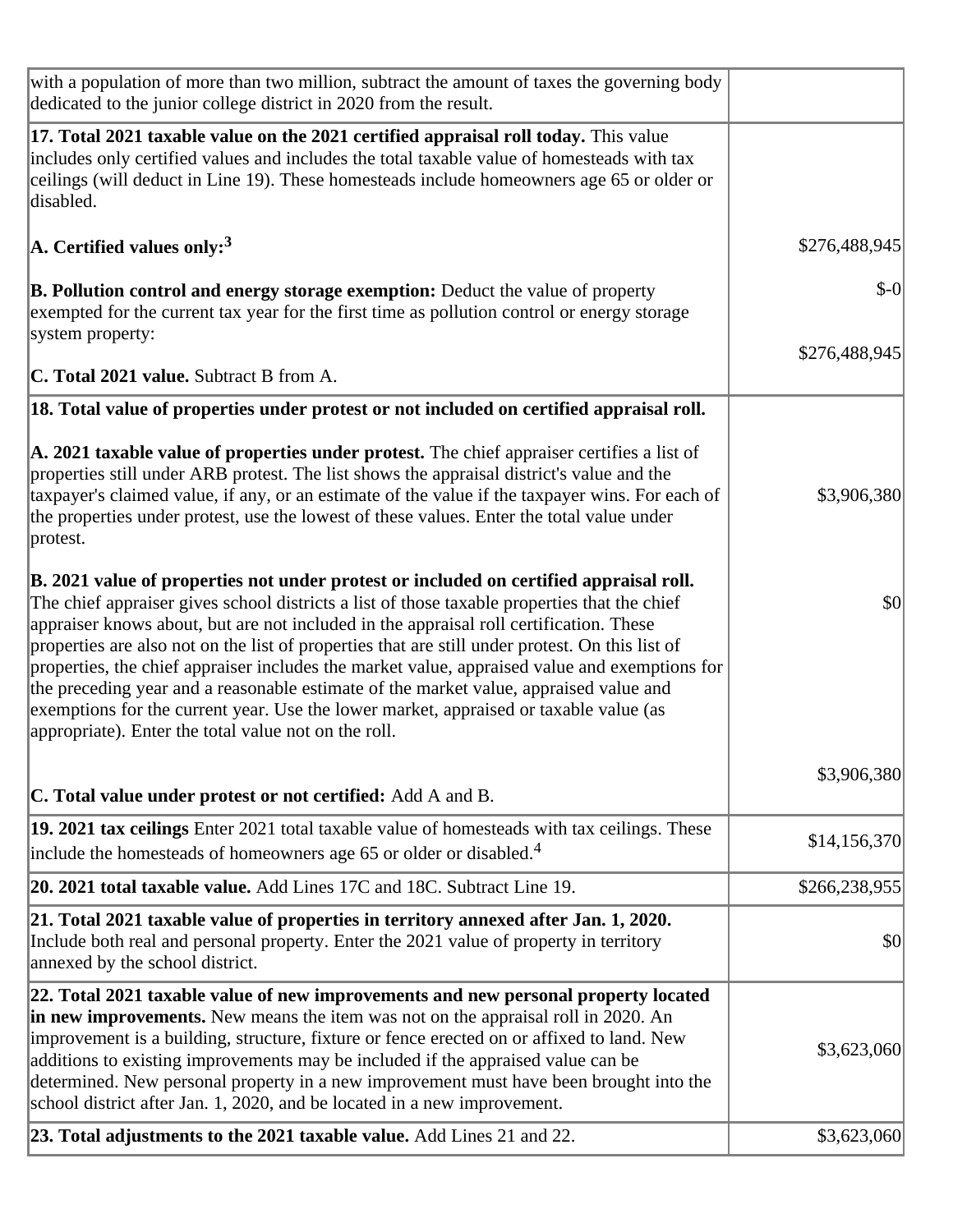| 24. Adjusted 2021 taxable value. Subtract Line 23 from Line 20.                | \$262,615,895    |
|--------------------------------------------------------------------------------|------------------|
| <b>25. 2021 NNR tax rate.</b> Divide Line 16 by Line 24 and multiply by \$100. | \$1.049824/\$100 |

<sup>1</sup>Tex. Tax Code Section 26.012(14)  $2$ Tex. Tax Code Section 26.012(6) <sup>3</sup>Tex. Tax Code Section 26.012(6)  ${}^{4}$ Tex. Tax Code Section 26.012(6)(A)(i)  $5$ Tex. Tax Code Section 26.012(6)(A)(ii)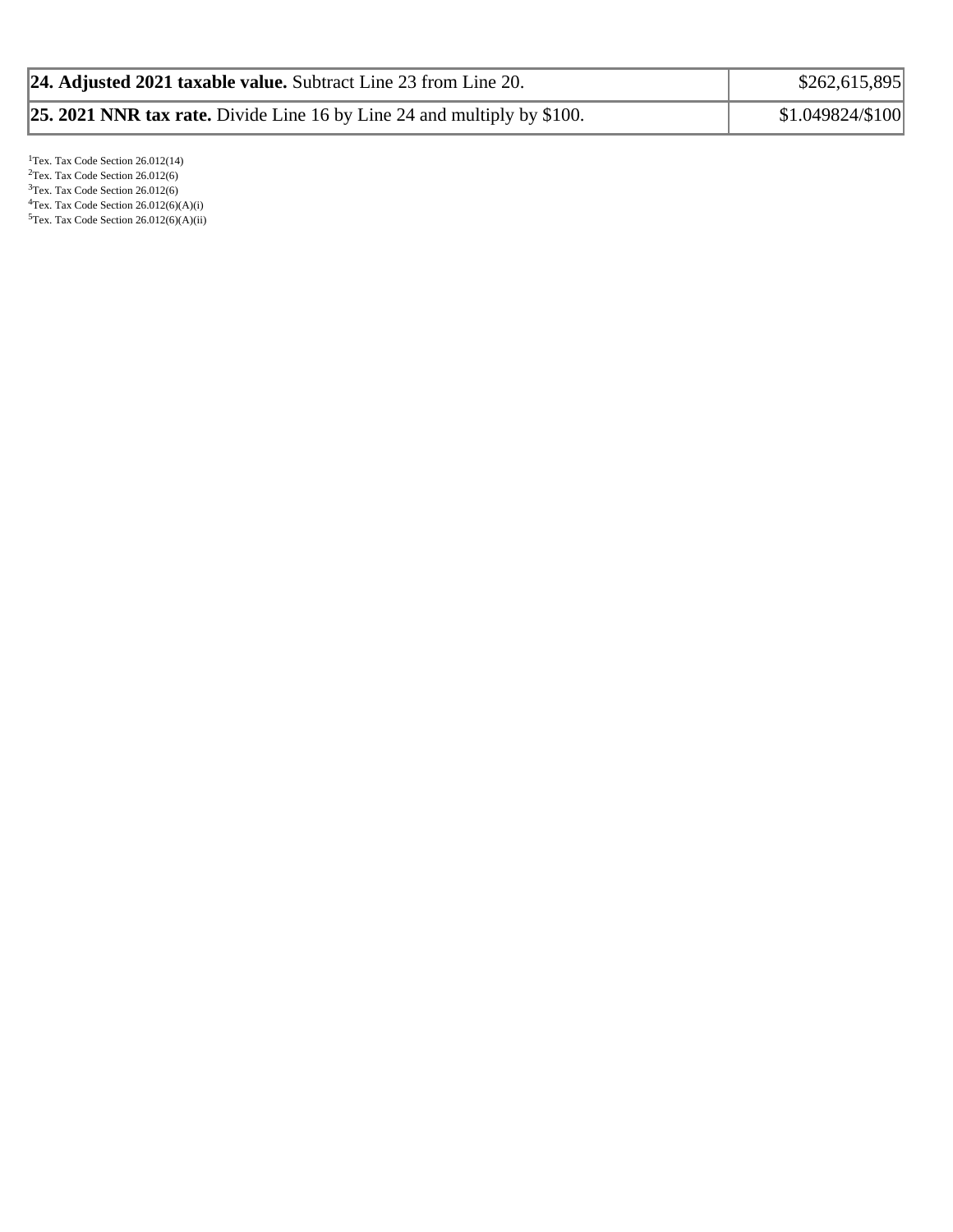## **SECTION 2: Voter-Approval Tax Rate**

The voter-approval tax rate is the highest tax rate that a taxing unit may adopt without holding an election to seek voter approval of the rate. Most school districts calculate a voter-approval tax rate that is split into three separate rates.

- 1. **Maximum Compressed Tax Rate (MCR):** A district's maximum compressed tax rate is defined as the tax rate for the current tax year per \$100 of valuation of taxable property at which the district must levy a maintenance and operations tax to receive the full amount of the tier one allotment.
- 2. **Enrichment Tax Rate (DTR):** A district's enrichment tax rate is defined as any tax effort in excess of the district's MCR and less than \$0.17. The enrichment tax rate is divided into golden pennies and copper pennies. School districts can claim up to 8 golden pennies, not subject to compression, and 9 copper pennies which are subject to compression with any increases in the guaranteed yield.
- 3. **Debt Rate:** The debt tax rate includes the debt service necessary to pay the school district's debt payments in the coming year. This rate accounts for principal and interest on bonds and other debt secured by property tax revenue.

The MCR and DTR added together make up the school district's maintenance and operations (M&O) tax rate. Districts cannot increase the district's M&O tax rate to create a surplus in M&O tax revenue for the purpose of paying the district's debt service.

If a school district adopted a tax rate that exceeded its voter-approval tax rate without holding an election to respond to a disaster in the prior year, as allowed by Tax Code Section 26.042(e), the school district may not consider the amount by which it exceeded its voterapproval tax rate (disaster pennies) in the calculation this year. This adjustment will be made in Section 4 of this worksheet.

A district must complete an efficiency audit before seeking voter approval to adopt a M&O tax rate higher than the calculated M&O tax rate, hold an open meeting to discuss the results of the audit, and post the results of the audit on the district's website 30 days prior to the election. Additionally, a school district located in an area declared a disaster by the governor may adopt a M&O tax rate higher than the calculated M&O tax rate during the two-year period following the date of the *declaration without conducting an efficiency audit*.

Districts should review information from TEA when calculating their voter-approval rate.

| <b>Voter-Approval Tax Rate Worksheet</b>                                                                                                                                                                                                                                                                                                                                                                                                                                                                                                                                    | Amount/Rate      |
|-----------------------------------------------------------------------------------------------------------------------------------------------------------------------------------------------------------------------------------------------------------------------------------------------------------------------------------------------------------------------------------------------------------------------------------------------------------------------------------------------------------------------------------------------------------------------------|------------------|
| 26. 2021 maximum compressed tax rate (MCR). TEA will publish compression rates<br>based on district and statewide property value growth. Enter the school districts' maximum<br>compressed rate based on guidance from TEA                                                                                                                                                                                                                                                                                                                                                  | \$0.913400/\$100 |
| $ 27.2021$ enrichment tax rate (DTR). Enter the greater of A and B.<br>A. Enter the district's 2020 DTR, minus any required reduction under Education Code<br>Section 48.202(f)                                                                                                                                                                                                                                                                                                                                                                                             | \$0.138300       |
| B. \$0.05 per \$100 of taxable value.                                                                                                                                                                                                                                                                                                                                                                                                                                                                                                                                       | \$0.138300       |
| 28. 2021 maintenance and operations (M&O) tax rate (TR). Add Lines 26 and 27.<br>Note: M&O tax rate may not exceed the sum of \$0.17 and the product of the state<br>compression percentage multiplied by \$1.00.                                                                                                                                                                                                                                                                                                                                                           | \$1.051700/\$100 |
| 29. Total 2021 debt to be paid with property tax revenue.<br>Debt means the interest and principal that will be paid on debts that:<br>$(1)$ Are paid by property taxes;<br>$(2)$ Are secured by property taxes;<br>$(3)$ Are scheduled for payment over a period longer than one year; and<br>$(4)$ Are not classified in the school district's budget as M&O expenses.                                                                                                                                                                                                    |                  |
| A. Debt includes contractual payments to other school districts that have incurred debt on<br>behalf of this school district, if those debts meet the four conditions above. Include only<br>amounts that will be paid from property tax revenue. Do not include appraisal district budget<br>payments. If the governing body of a taxing unit authorized or agreed to authorize a bond,<br>warrant, certificate of obligation, or other evidence of indebtedness on or after Sept. 1, 2021,<br>verify if it meets the amended definition of debt before including it here: |                  |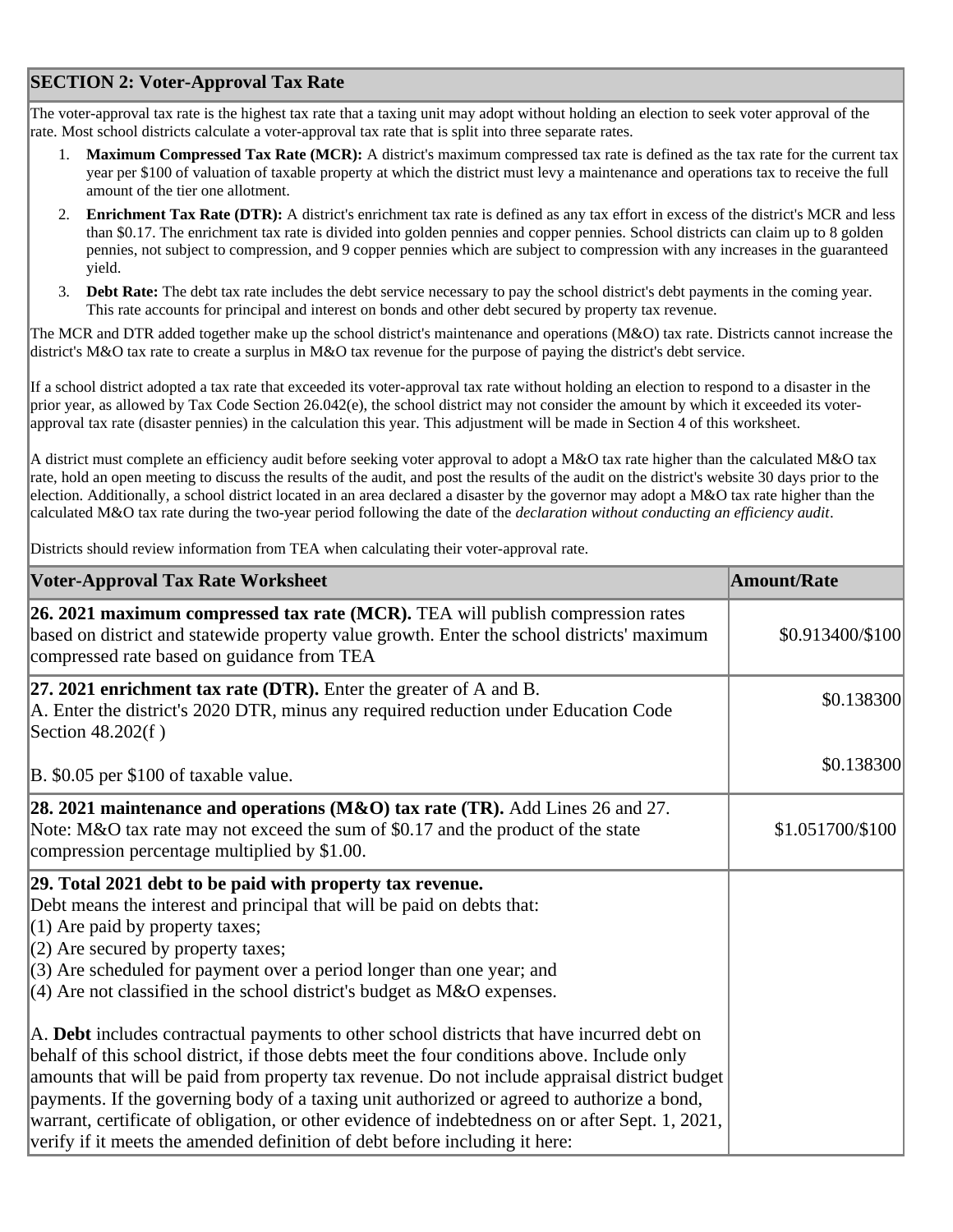| Enter debt amount:                                                                                                                                                                                                                                                                                                                            | \$473,332        |
|-----------------------------------------------------------------------------------------------------------------------------------------------------------------------------------------------------------------------------------------------------------------------------------------------------------------------------------------------|------------------|
| B. Subtract <b>unencumbered fund amount</b> used to reduce total debt.                                                                                                                                                                                                                                                                        | \$0              |
| C. Subtract state aid received for paying principal and interest on debt for facilities through<br>the existing debt allotment program and/or instructional facilities allotment program.                                                                                                                                                     | \$0              |
| D. Adjust debt: Subtract B and C from A.                                                                                                                                                                                                                                                                                                      | \$473,332        |
| 30. Certified 2020 excess debt collections. Enter the amount certified by the collector.                                                                                                                                                                                                                                                      | \$0              |
| 31. Adjusted 2021 debt. Subtract line 30 from line 29D.                                                                                                                                                                                                                                                                                       | \$473,332        |
| 32. 2021 anticipated collection rate.<br>If the anticipated rate in A is lower than actual rates in B, C and D, enter the lowest rate from<br>$ B, C$ and D. If the anticipated rate in A is higher than at least one of the rates in the prior<br>three years, enter the rate from A. Note that the rate can be greater than 100%            | 100.00%          |
| A. Enter the 2021 anticipated collection rate certified by the collector:                                                                                                                                                                                                                                                                     | 100.00%          |
| B. Enter the 2020 actual collection rate                                                                                                                                                                                                                                                                                                      | 102.00%          |
| C. Enter the 2019 actual collection rate                                                                                                                                                                                                                                                                                                      | 98.00%           |
| D. Enter the 2018 actual collection rate                                                                                                                                                                                                                                                                                                      | 102.00%          |
| 33. 2021 debt adjusted for collections. Divide line 31 by line 32.<br>Note: If the governing body of the school district governs a junior college district in a county<br>with a population of more than two million, add the amount of taxesthe governing body<br>proposes to dedicate to the junior college district in 2021 to the result. | \$473,332        |
| 34. 2021 total taxable value. Enter amount on line 20 of the No-New-Revenue Tax Rate<br>Worksheet.                                                                                                                                                                                                                                            | \$266,238,955    |
| 35. 2021 debt tax rate. Divide line 33 by line 34 and multiply by \$100.                                                                                                                                                                                                                                                                      | \$0.177784/\$100 |
| 36. 2021 voter-approval tax rate. Adds lines 28 and 35.<br>If the school district received distributions from an equalization tax imposed under former<br>Chapter 18, Education Code, add the NNR tax rate as of the date of the county unit system's<br>abolition to the sum of Lines 28 and 35.                                             | \$1.229484/\$100 |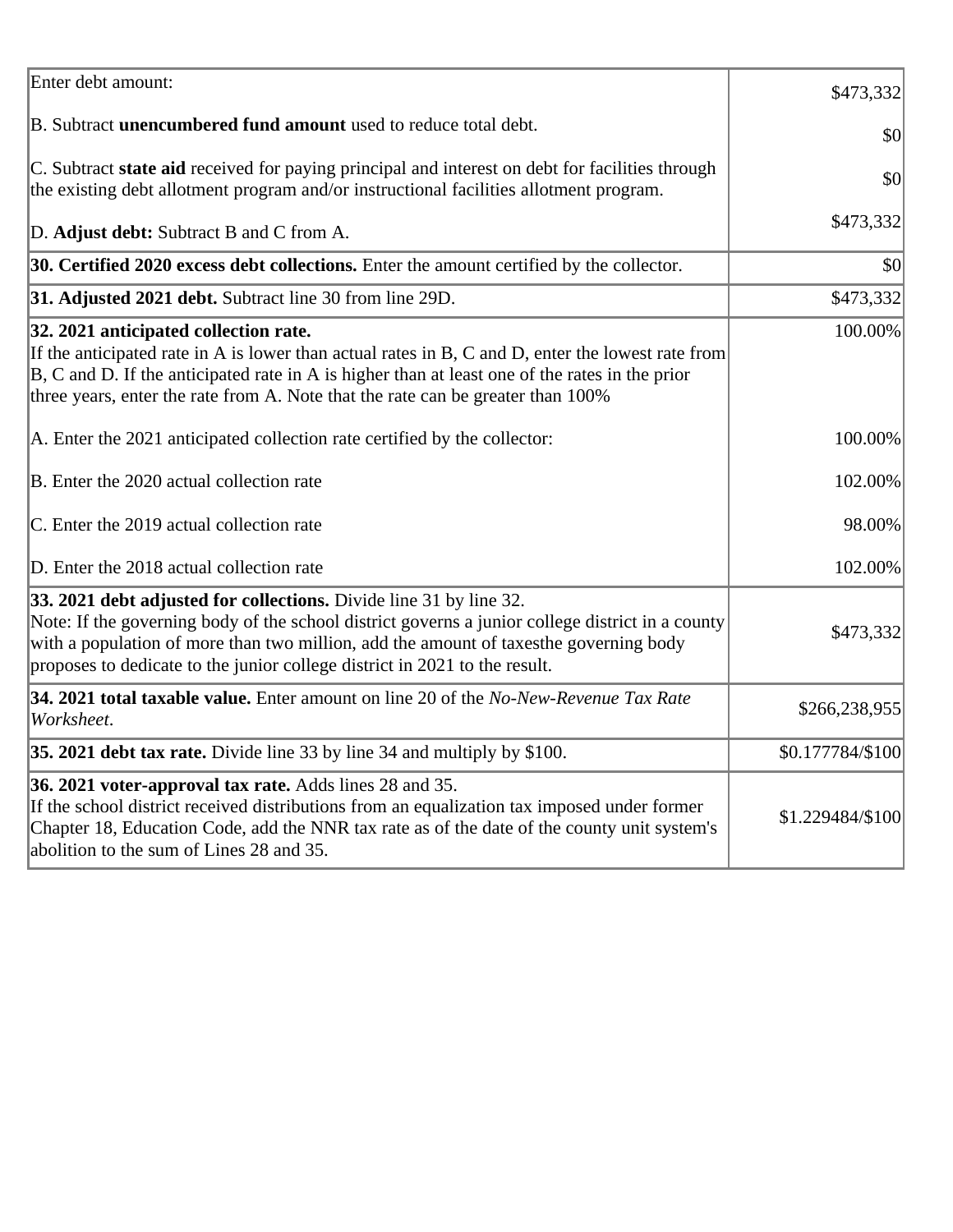## **SECTION 3: Voter-Approval Tax Rate Adjustment for Pollution Control**

A school district may raise its rate for M&O funds used to pay for a facility, device or method for the control of air, water or land pollution. This includes any land, structure, building, installation, excavation, machinery, equipment or device that is used, constructed, acquired or installed wholly or partly to meet or exceed pollution control requirements. The school district's expenses are those necessary to meet the requirements of a permit issued by the Texas Commission on Environmental Quality (TCEQ). The school district must provide the tax assessor with a copy of the TCEQ letter of determination that states the portion of the cost of the installation for pollution control.

This section should only be completed by a school district that uses M&O funds to pay for a facility, device or method for the control of air, water or land pollution.

| Voter-Approval Rate Adjustment for Pollution Control Requirements Worksheet                                                                                                                                                                            | Amount/Rate      |
|--------------------------------------------------------------------------------------------------------------------------------------------------------------------------------------------------------------------------------------------------------|------------------|
| [37. Certified expenses from the Texas Commission on Environmental Quality (TCEQ).<br>Enter the amount certified in the determination letter from TCEQ. The school district shall<br>provide its tax assessor with a copy of the letter. <sup>34</sup> | \$0              |
| <b>38. 2021 total taxable value.</b> Enter the amount from line 20 of the No-New-Revenue Tax<br>Rate Worksheet.                                                                                                                                        | \$266,238,955    |
| 39. Additional rate for pollution control. Divide line 37 by line 38 and multiply by \$100.                                                                                                                                                            | \$0/\$100        |
| 40. 2021 voter-approval tax rate, adjusted for pollution control. Add line 36 and line 39.                                                                                                                                                             | \$1.229484/\$100 |